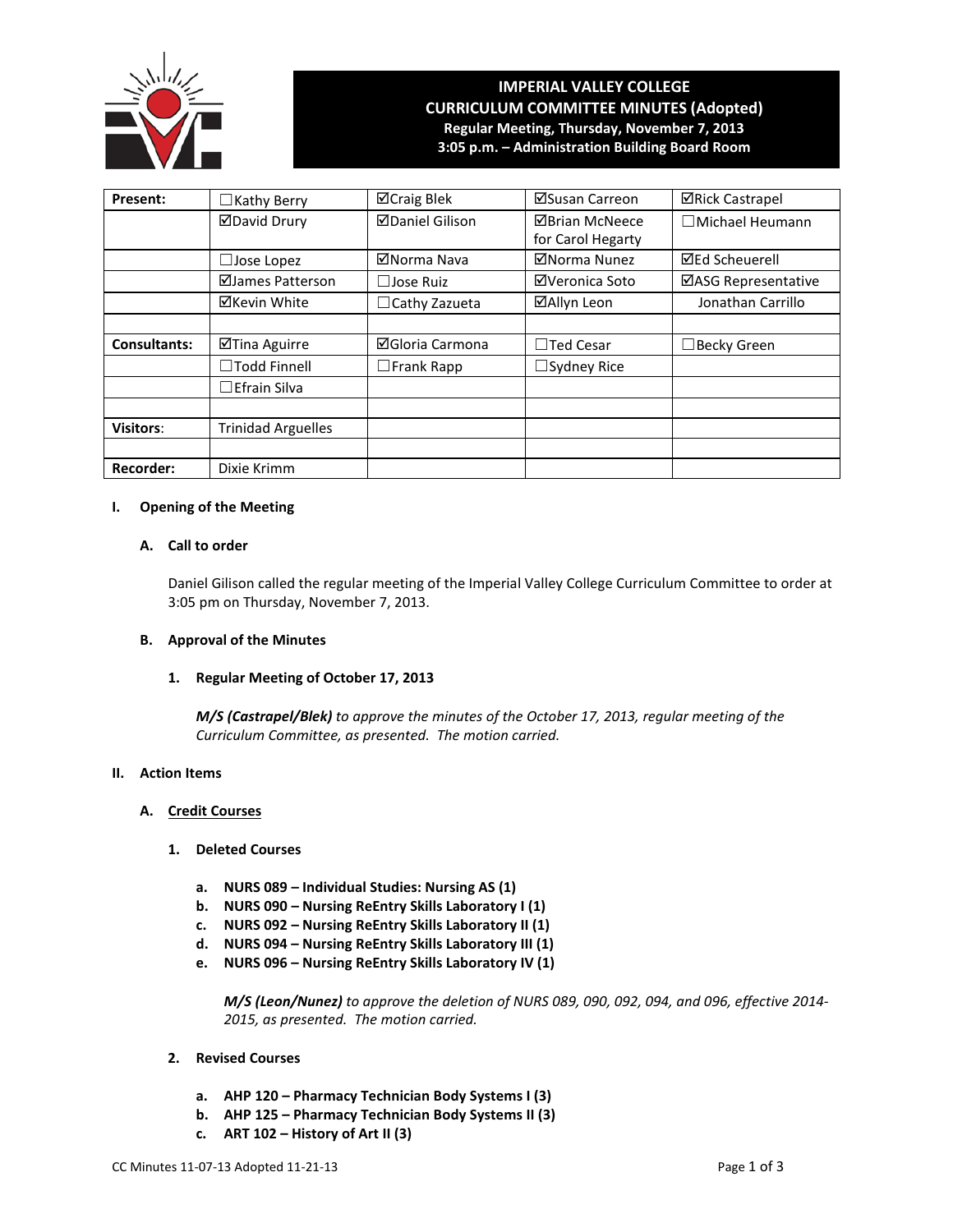*M/S (Castrapel/Leon) to approve the textbook revision for AHP 120, AHP `15, and ART 102, effective 2014-2015, as presented. The motion carried.*

- **3. New Courses**
	- **a. FILM 130 – Introduction to Film (3)**
	- **b. GEOL 130 – Climate Studies (3)**
	- **c. NURS 080 – Introduction to Nursing (1.5)**

*M/S (Leon/Nunez) to approve the addition of FILM 130, GEOL 130, and NURS 080, to the credit curriculum, effective 2014-2015, as presented. The motion carried.*

Discussion: FILM130 will be included in IVC GE C. Humanities and CSU GE and IGETC will be requested; GEOL 130 will be included as electives to General Science and Physical Science degrees; NURS 080 will be a stand-alone lab course.

# **B. Degrees and Certificates**

#### **1. Inactive Degrees and Certificates**

#### **a. Dental Assistant Degree and Certificate Program**

*M/S (Soto/Carreon) to approve the inactivation of the Dental Assistant Degree and Certificate Program, for a period not to exceed 3 years, effective 2014-2015, as presented. The motion carried.*

# **2. Revised Degrees**

- **a. General Science Degree**
- **b. Physical Science Degree**

*M/S (Castrapel/Blek) to approve the addition of GEOL 130 to area II of the General Science and Physical Science Degrees, effective 2014-2015, as presented. The motion carried.*

#### **III. Discussion Items**

#### **1. Stand-alone courses**

The current stand-alone course list was presented. Members were asked to review these courses and make revisions as appropriate. Several courses were already being deleted as part of the review.

#### **IV. Information Items**

# **1. Policy for Establishing and Modifying Class Size**

Daniel explained that a task force had been developed (at the meeting of 10-03-13) to provide the draft document. The document was attached to the agenda of this meeting and committee members were asked to review the document and email any questions or concerns the task force or to Michael Heumann. The final document will be voted on at the next meeting.

**2. CIO Conference Curriculum Report –** this item will be moved to the next meeting